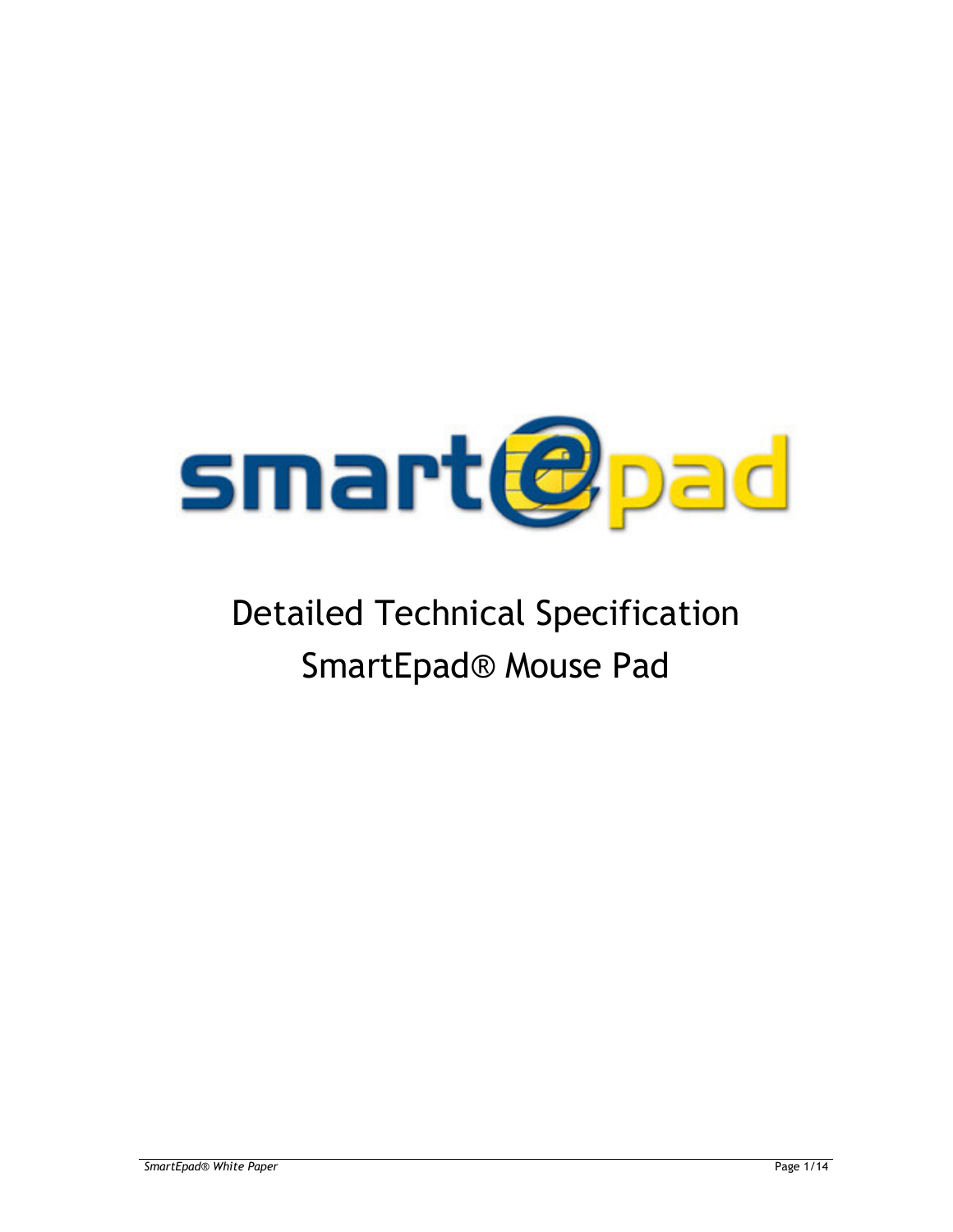

# **TABLE OF CONTENTS**

| 1 <sup>1</sup> |  |
|----------------|--|
|                |  |
|                |  |
|                |  |
|                |  |
| 2.             |  |
|                |  |
|                |  |
|                |  |
|                |  |
|                |  |
| 3 <sub>1</sub> |  |
|                |  |
|                |  |
|                |  |
|                |  |
|                |  |
|                |  |

# **FIGURE LIST**

# **TABLE LIST**

|--|--|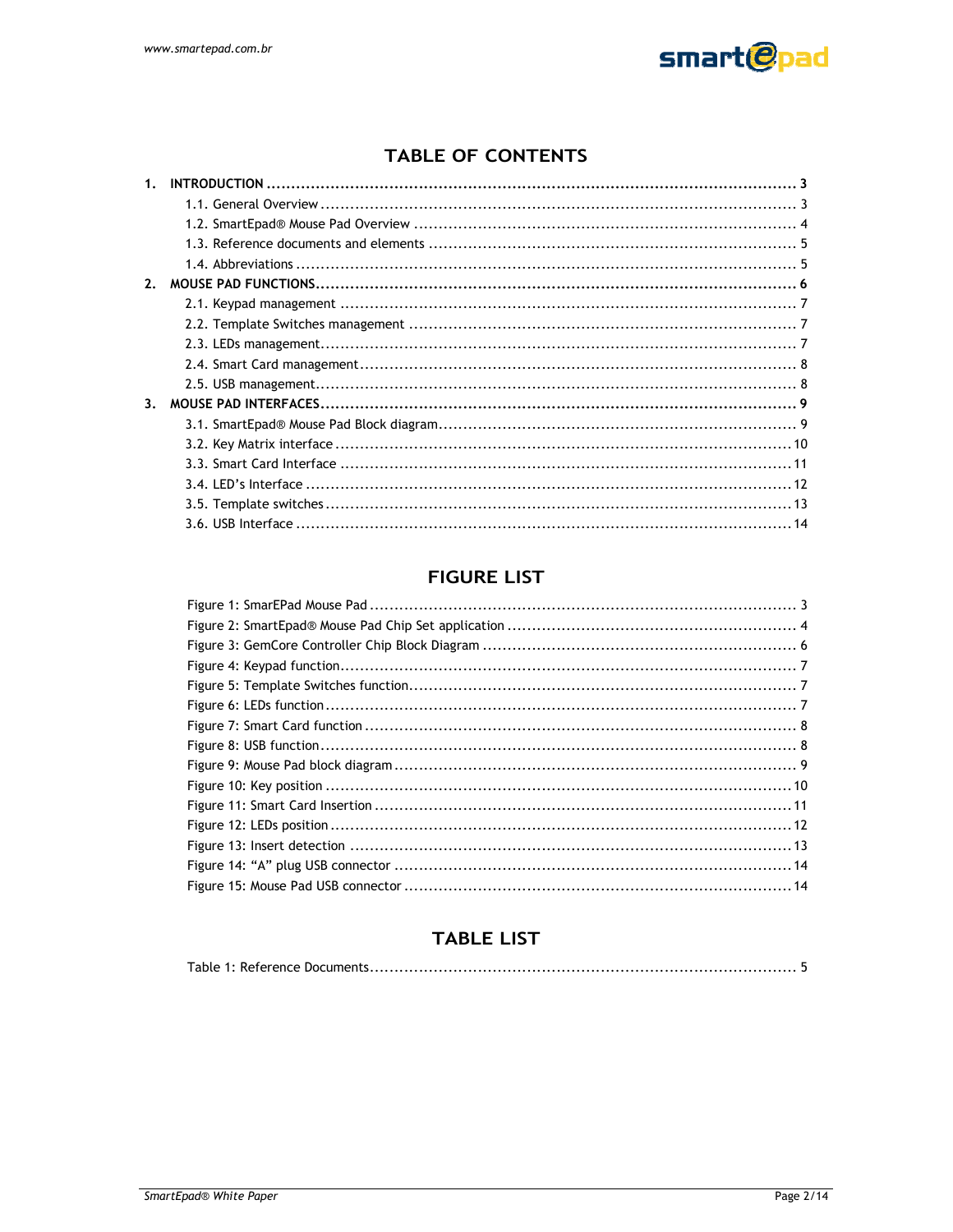

# **1. INTRODUCTION**

## 1.1. General Overview

The SmartEpad® Mouse Pad is an "intelligent matrix" USB mouse pad that contains a smart card reader. Figure 1 is a picture representing the design of the device:



Figure 1: SmartEpad® Mouse Pad

When your finger pushes each button or "intelligent" point on the mouse pad it directs you immediately to a partner/merchant Internet site or the distributing institution's web site sub-url's.

Other intelligent points allow you to quickly navigate to your shopping cart and ultimately buy with one button click, when the SmartEpad® is used for e-commerce applications.

There are 20 buttons on the pad and interchangeable templates allow partner/consumer variation to their web experience. Each template can have partner sites identified, "purchase" type buttons as well as custom consumer buttons.

Web shopping made easy. Security and authentication can be enhanced by the institution smart card. The smart card reader is yet PC/SC compliant.

The business case for SmartEpad® is that every time you insert your smart card and authenticate yourself to SmartEpad®, they record it. They can determine age group based on multiple cards per family. With each "buying template" inserted into the reader to assist the user with Internet navigation, SmartEpad® records what site you went to and your activity on that site. SmartEpad® will data mind this data to partners. However they will NOT sell the names. Revenue will come by advertising, "click" revenue, revenue sharing, customer acquisition fees, etc.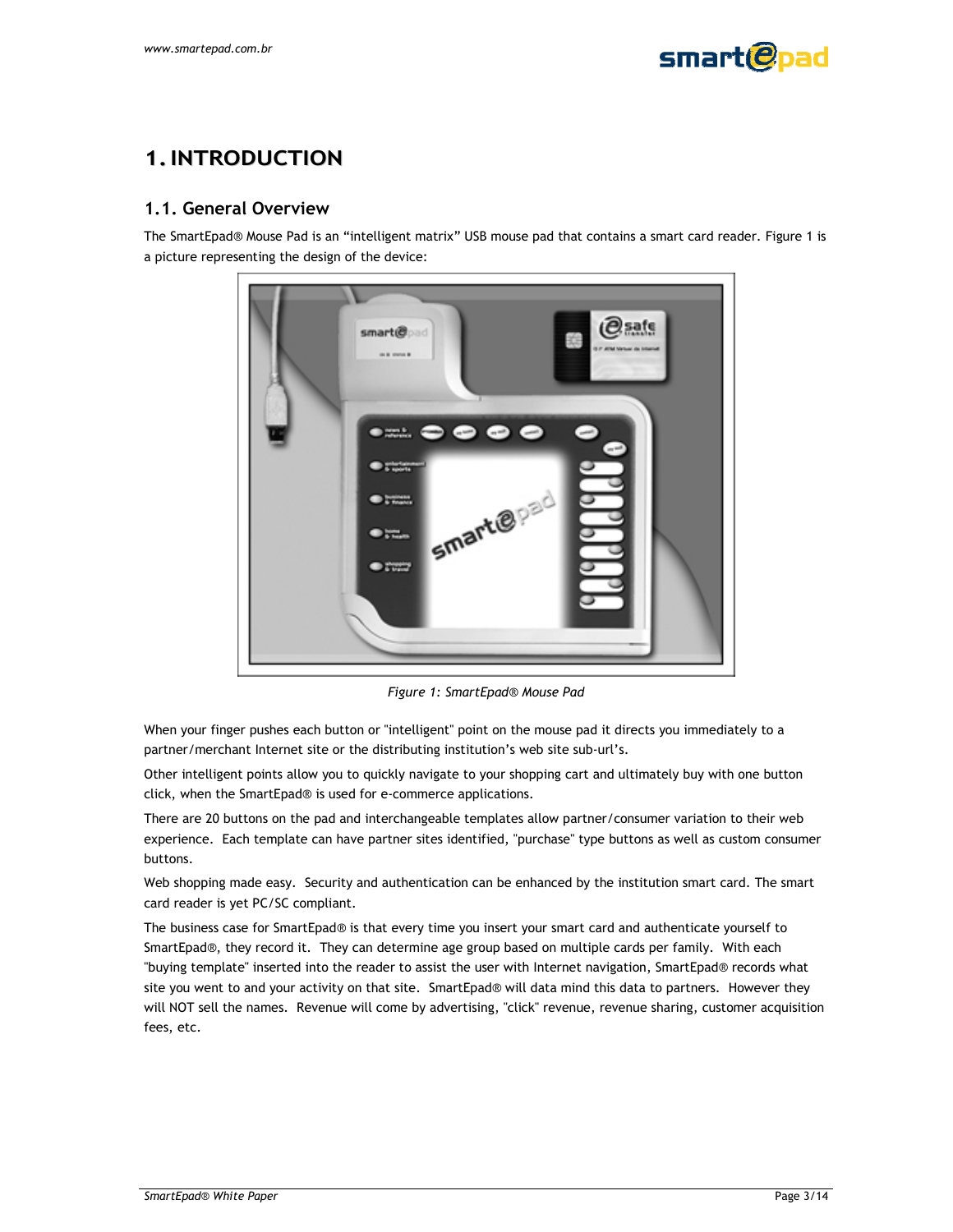

#### 1.2. SmartEpad® Mouse Pad Overview

The SmartEpad® Mouse Pad is based on the GEMPLUS GemCore Keyboard USB technology.

The SmartEpad® Mouse Pad includes a Chip Set composed of:

- A GEMPLUS Micro Controller,
- One GEMPLUS Interface Chip.

The SmartEpad® Mouse Pad application of the Chip Set is presented figure 2:



Figure 2: SmartEpad® Mouse Pad Chip Set application

This document is the Technical Specification. It details all the interfaces and all the functions related to the SmartEpad® Mouse Pad.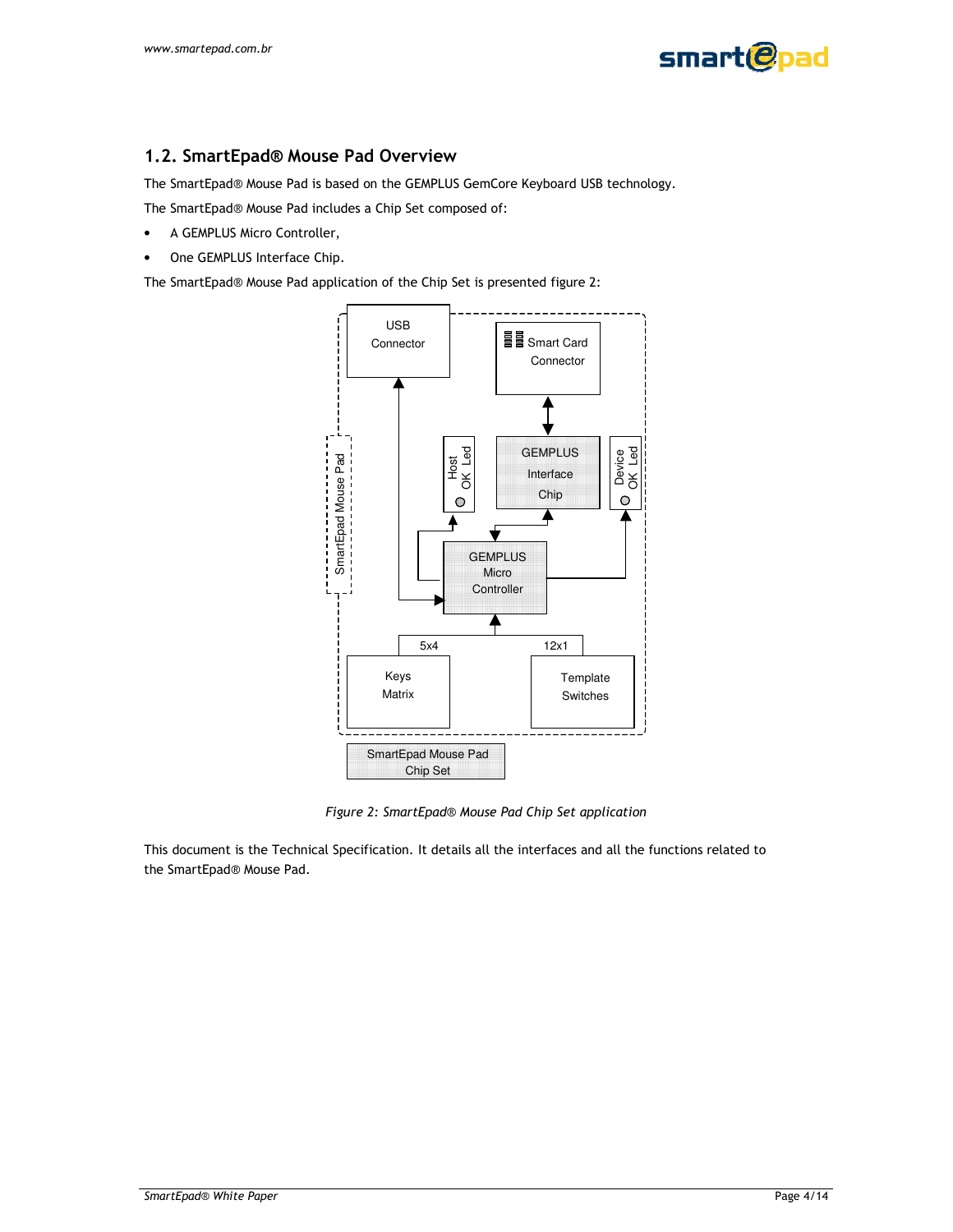

## 1.3. Reference documents and elements

The documents and elements, which are used as reference, are presented in table 1:

| Document                                                                                                                                                              | Reference                             |
|-----------------------------------------------------------------------------------------------------------------------------------------------------------------------|---------------------------------------|
| Standard                                                                                                                                                              |                                       |
| [1] Identification Cards, Part 3: Electronic signals and<br><b>Transmission Protocols</b>                                                                             | ISO/IEC 7816-3:1997(E)                |
| [2] Identification Cards, Part 4: Inter industry commands for<br>interchange                                                                                          | ISO/IEC 7816-4:1995(E)                |
| [3] Identification Cards, Part 4: Inter industry commands for<br>interchange. AMENDMENT 1: Impact of secure messaging on<br>structures of APDU messages               | ISO/IEC 7816-4:1995<br>/Amd.1:1997(E) |
| [4] EMV '96 Integrated Circuit Card Specification for Payment<br>Systems: PART I, Electromechanical Characteristics, Logical<br>Interface, and Transmission Protocols | Version 3.1.1, May 31, 1998           |
| [5] EMV '96 Integrated Circuit Card Specification for Payment<br>Systems: PART II, Data Elements and Commands                                                         | Version 3.1.1, May 31, 1998           |
| [6] Universal Serial Bus Specification                                                                                                                                | Revision 1.1, September 23, 1998      |
| [7] Universal Serial Bus: Device Class Definition for Human<br>Interface Devices (HID)                                                                                | 04/07/1999 Version 1.1                |
| [8] Universal Serial Bus: HID Usage Tables                                                                                                                            | 04/08/1999 Version 1.1                |
| [9] Universal Serial Bus: Device Class Specification for USB<br>Chip/Smart Card Interface Devices (CCID)                                                              | Revision 0.7i, April 10, 2000         |
| [10] Interoperability Specification for ICCs and Personal<br>Computer Systems                                                                                         | Revision 1.0, December 1997           |
| Gemplus documents                                                                                                                                                     |                                       |
| [11] IC100 / MC 33560 Data Sheet, advanced information                                                                                                                | Rev 8/4/98                            |

Table 1: Reference Documents

#### 1.4. Abbreviations

| <b>USB</b> | Universal Serial Bus |
|------------|----------------------|
| LED        | Led Emitting Diode   |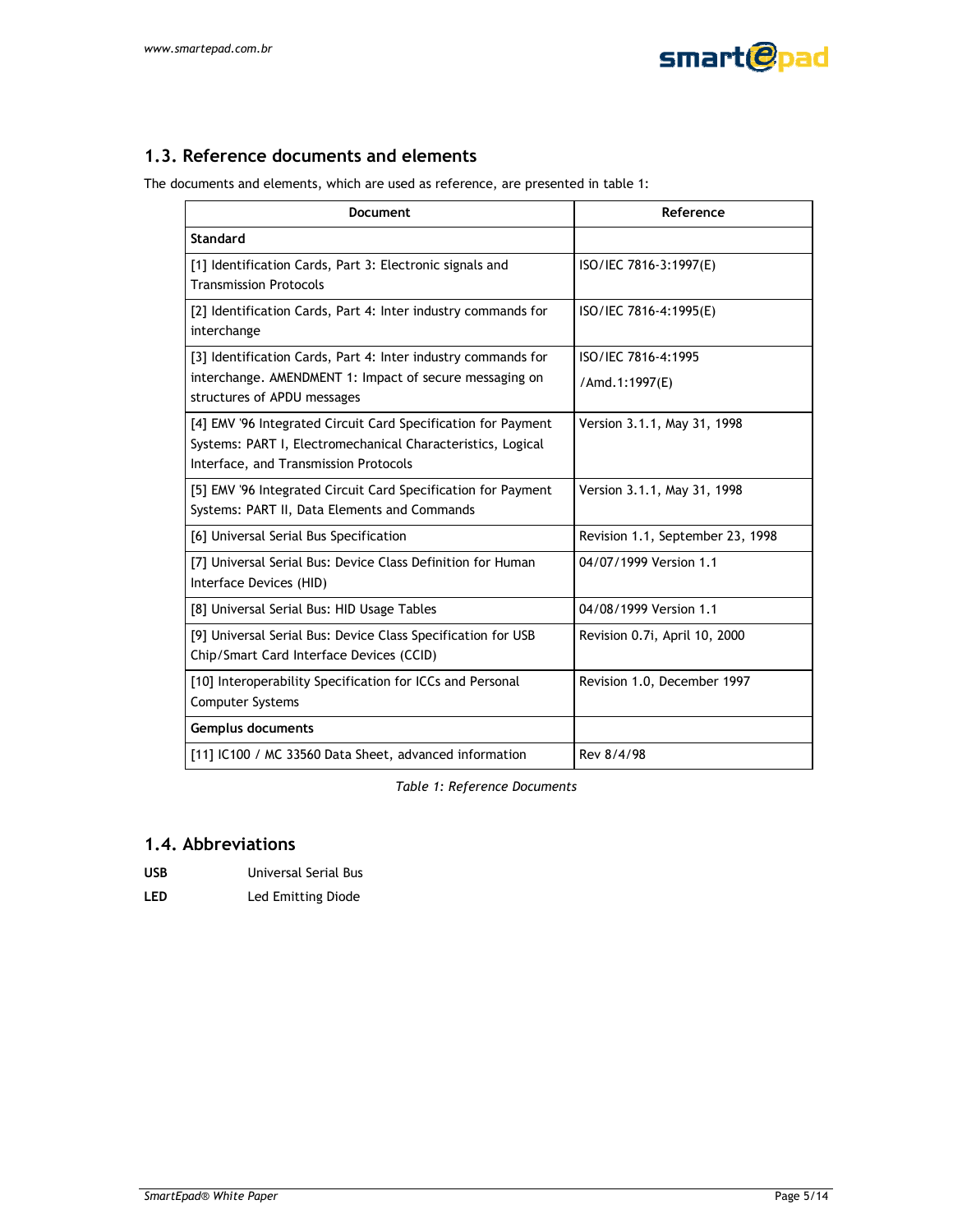

# **2. MOUSE PAD FUNCTIONS**

The functions of the SmartEpad® Mouse Pad are:

- $1.$ Keypad management,
- $2.$ Template switches management,
- $3.$ LED management,
- $4.$ Smart Card management,
- USB management. 5.

The functions are included in the GemCore Controller Chip as depicted in figure 3:



Figure 3: GemCore Controller Chip Block Diagram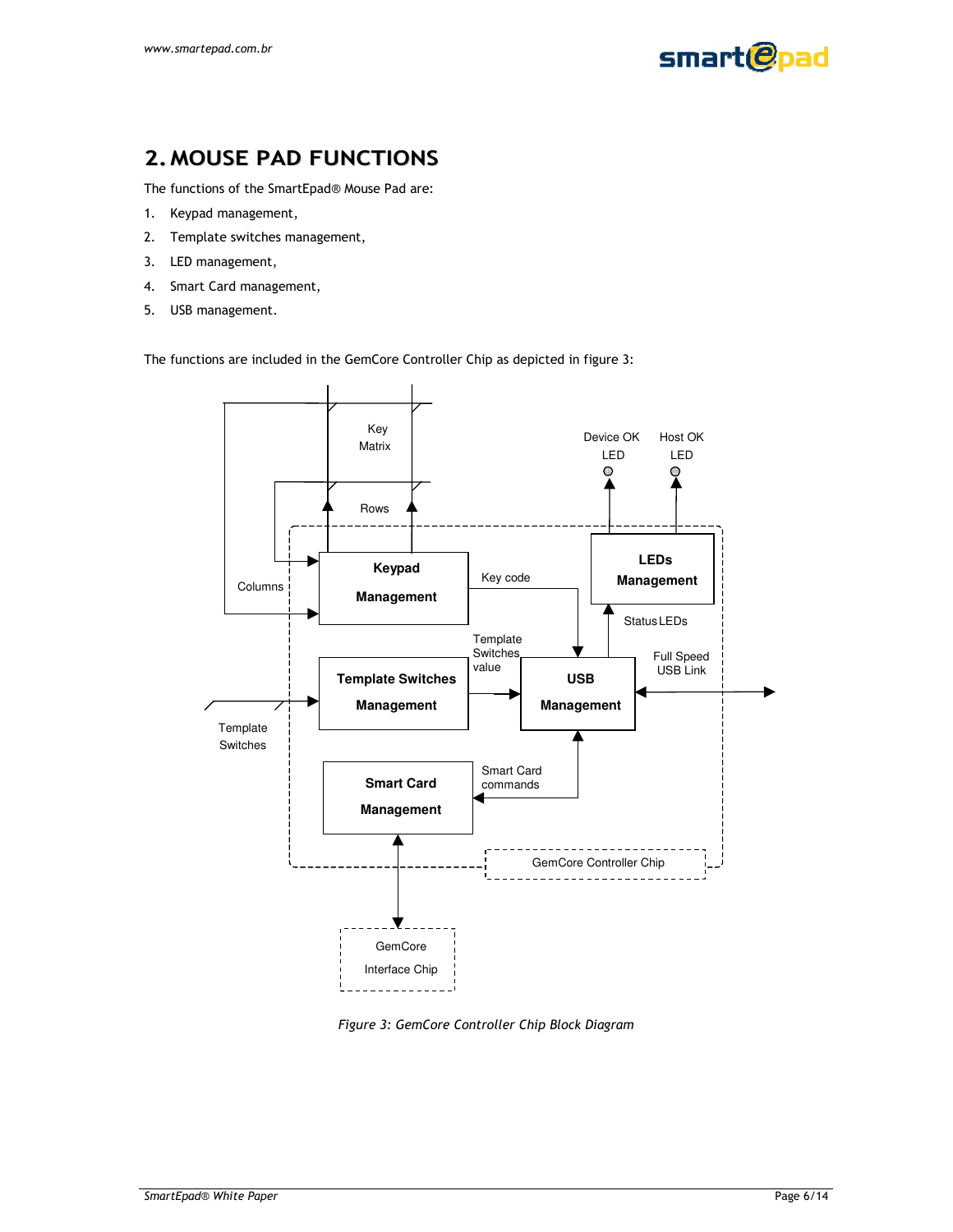



#### 2.1. Keypad management

The 20 Keys are included in a  $5 \times 4$  keypad matrix built in the template.

The keypad matrix is regularly scanned in order to obtain the Key pressed (cf. figure 4).



The key pressed is reported through the USB interface.

In the USB suspend mode, any key pressed activates the remote wake up of the device.

#### 2.2. Template Switches management

The 12 template switches are regularly read in order to obtain the switches status (cf. figure 5).



Figure 5: Template Switches function

The template switches are reported through the USB interface.

In the USB suspend mode, a template change is not detected.

#### 2.3. LEDs management

The host through the USB interface drives the 2 LEDs 'Device OK' and 'Host OK' (cf. figure 6).



Figure 6: LEDs function

In the USB suspend mode, the two LEDs are set to OFF. When the device is powered up, the two LEDs are flashing for 100 ms to indicate a proper start.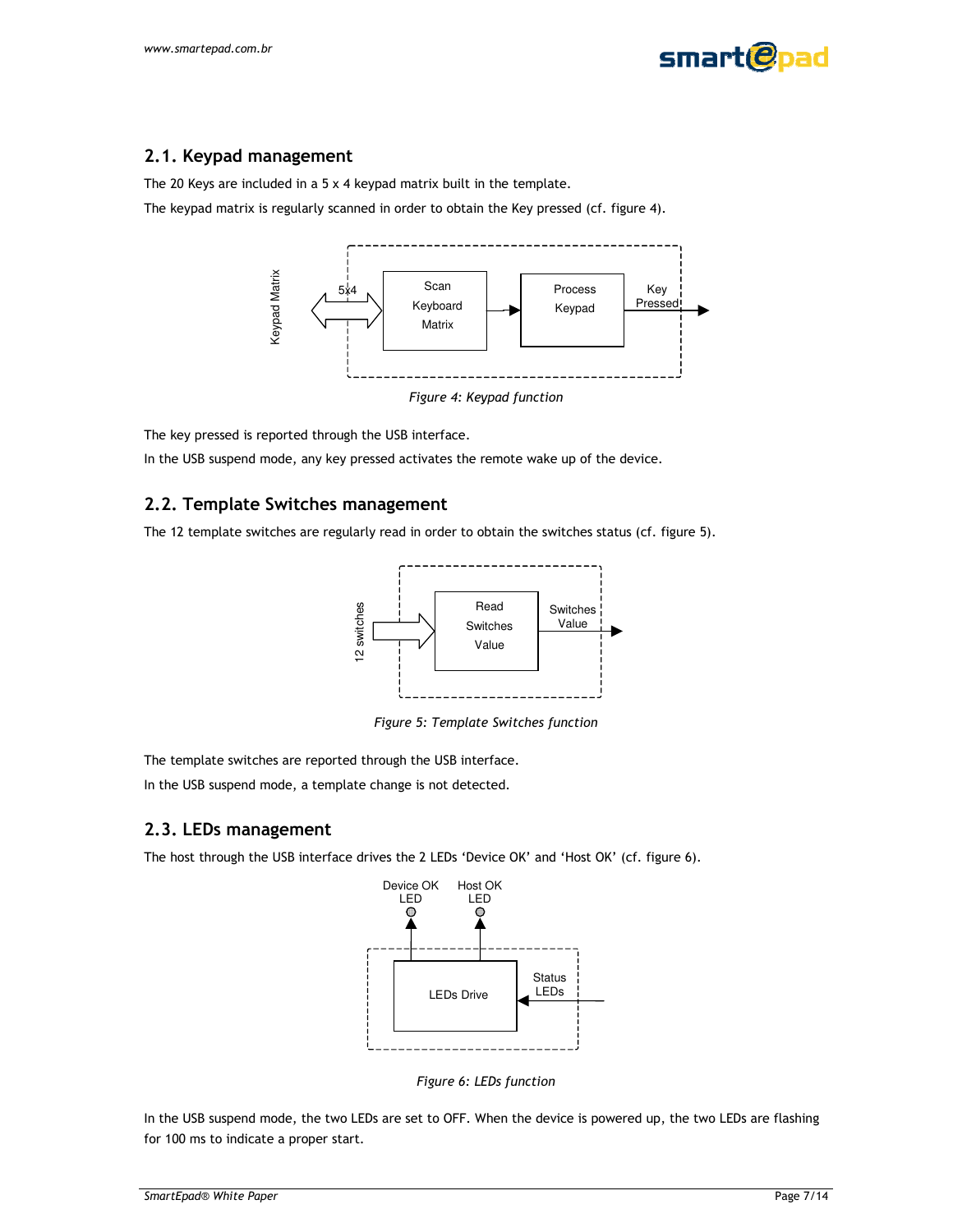

T

#### 2.4. Smart Card management

The smart card operating mode is locked to EMV Specifications (cf. figure 7).



Figure 7: Smart Card function

In the USB suspend mode, any card insertion or removal activates the remote wake up of the device.

# 2.5. USB management

The USB management complies with revision 1.10 USB Standards.

This Full Speed link is used to transmit and receive information between the Mouse Pad and the Host (cf. figure 8).



Figure 8: USB function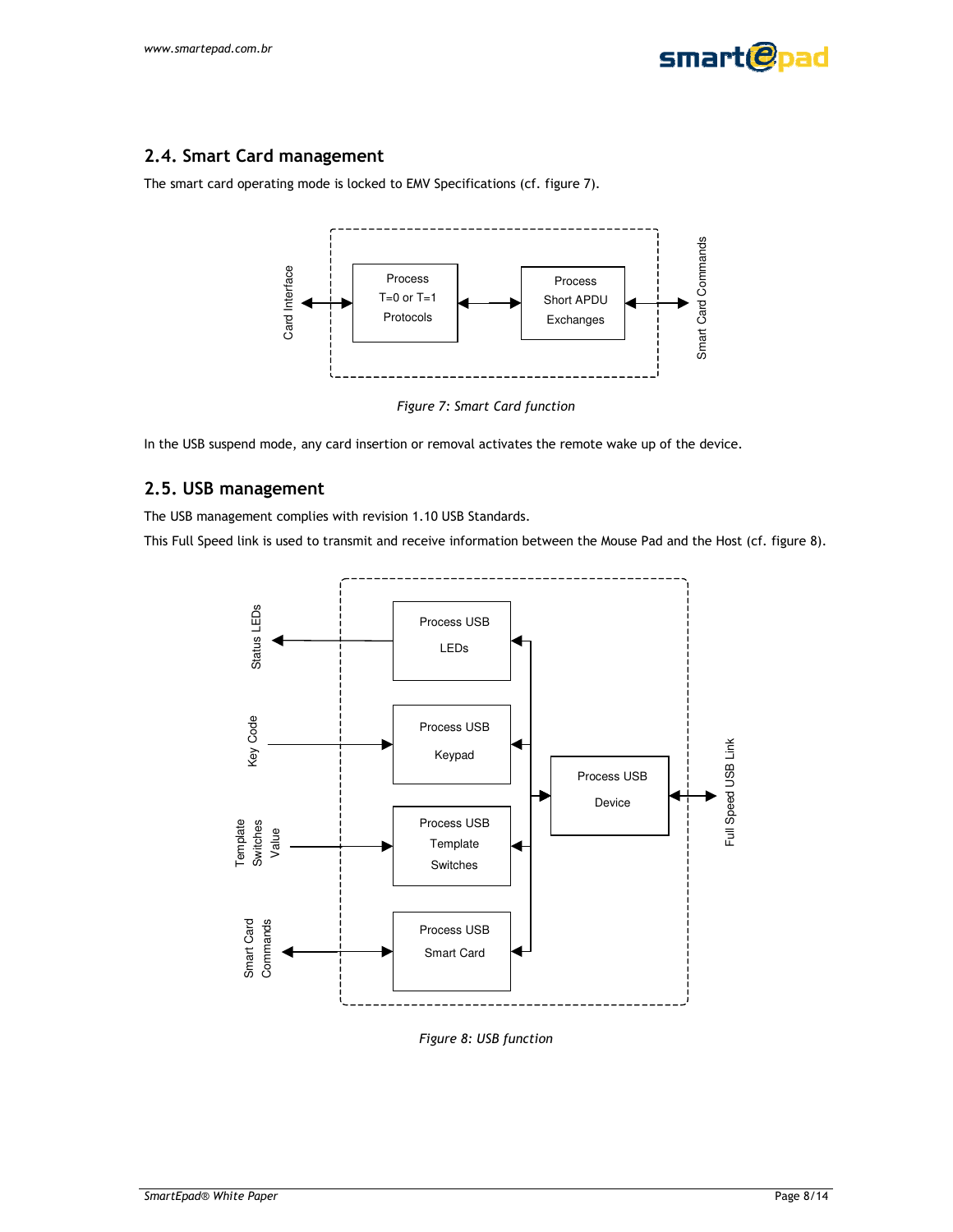

# **3. MOUSE PAD INTERFACES**

# 3.1. SmartEpad® Mouse Pad Block diagram

The block diagram is shown in figure 9:



Figure 9: Mouse Pad block diagram

The SmartEpad® Mouse Pad has 5 interfaces:

- The Key matrix,  $\bullet$
- The Smart Card Reader,  $\bullet$
- The LED's,  $\bullet$
- The template switches,
- The USB.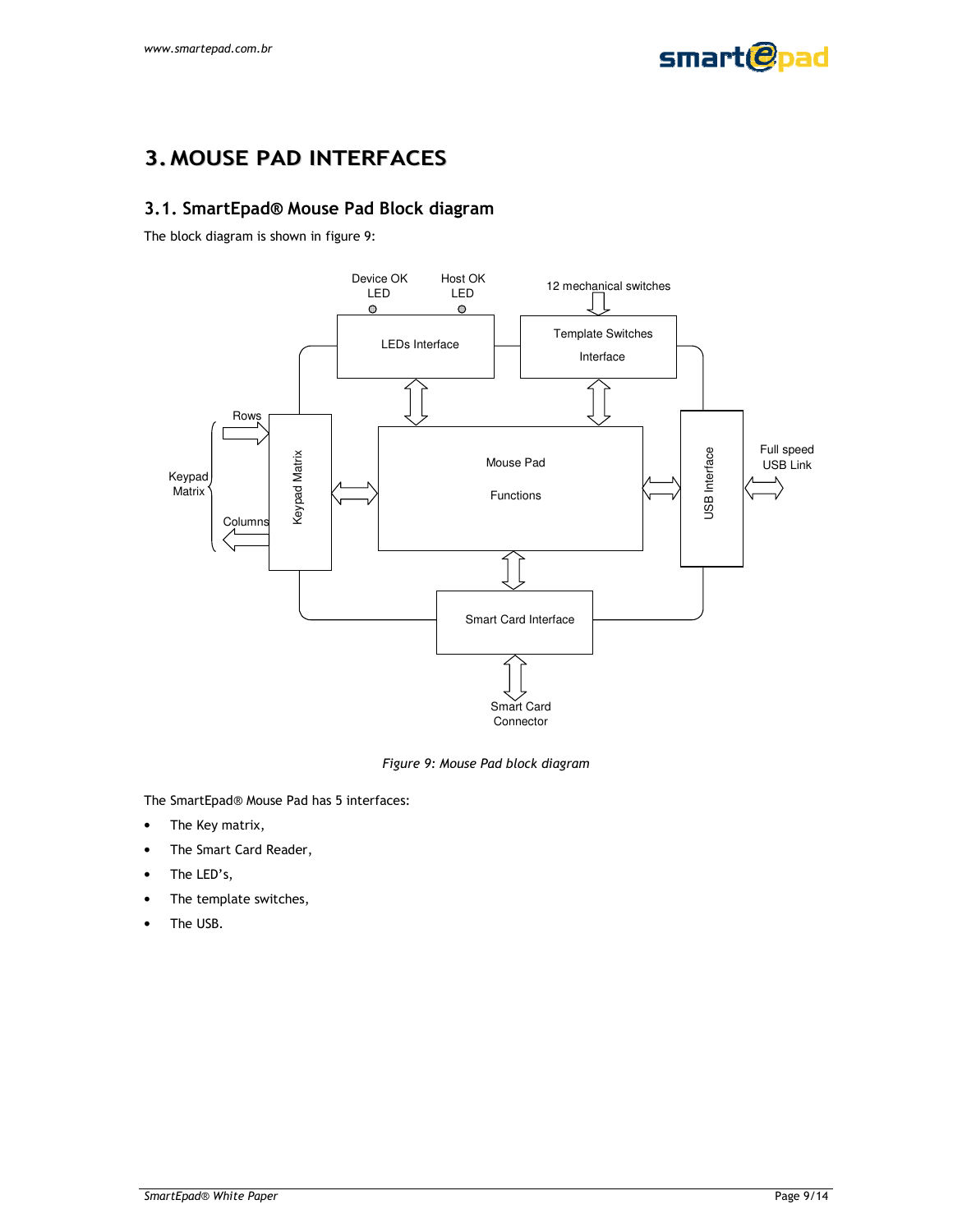

## 3.2. Key Matrix interface

The key matrix is composed of a mechanical keyboard build with 5 columns and 4 rows.

The keys are spread around the template in order to have a flat zone where a mouse can be placed (cf. figure 10).



Figure 10: Key position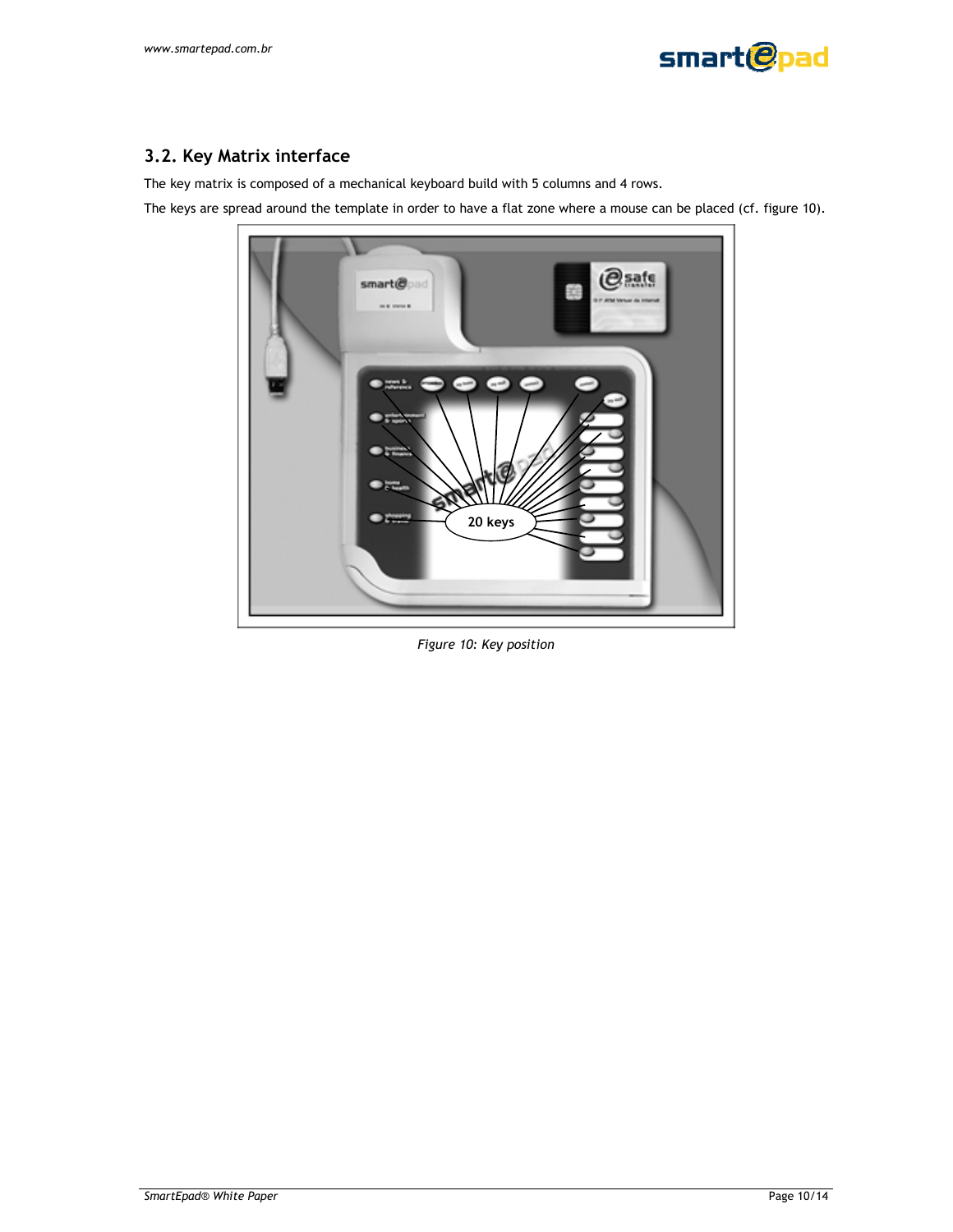



# 3.3. Smart Card Interface

The Smart Card interface complies with EMV asynchronous cards.

A slot allows the card to be inserted inside the Mouse Pad (cf. figure 11).



Figure 11: Smart Card Insertion

The physical interface with a smart card is done with the IC100 GEMPLUS Integrated Circuit dedicated to smart card interface.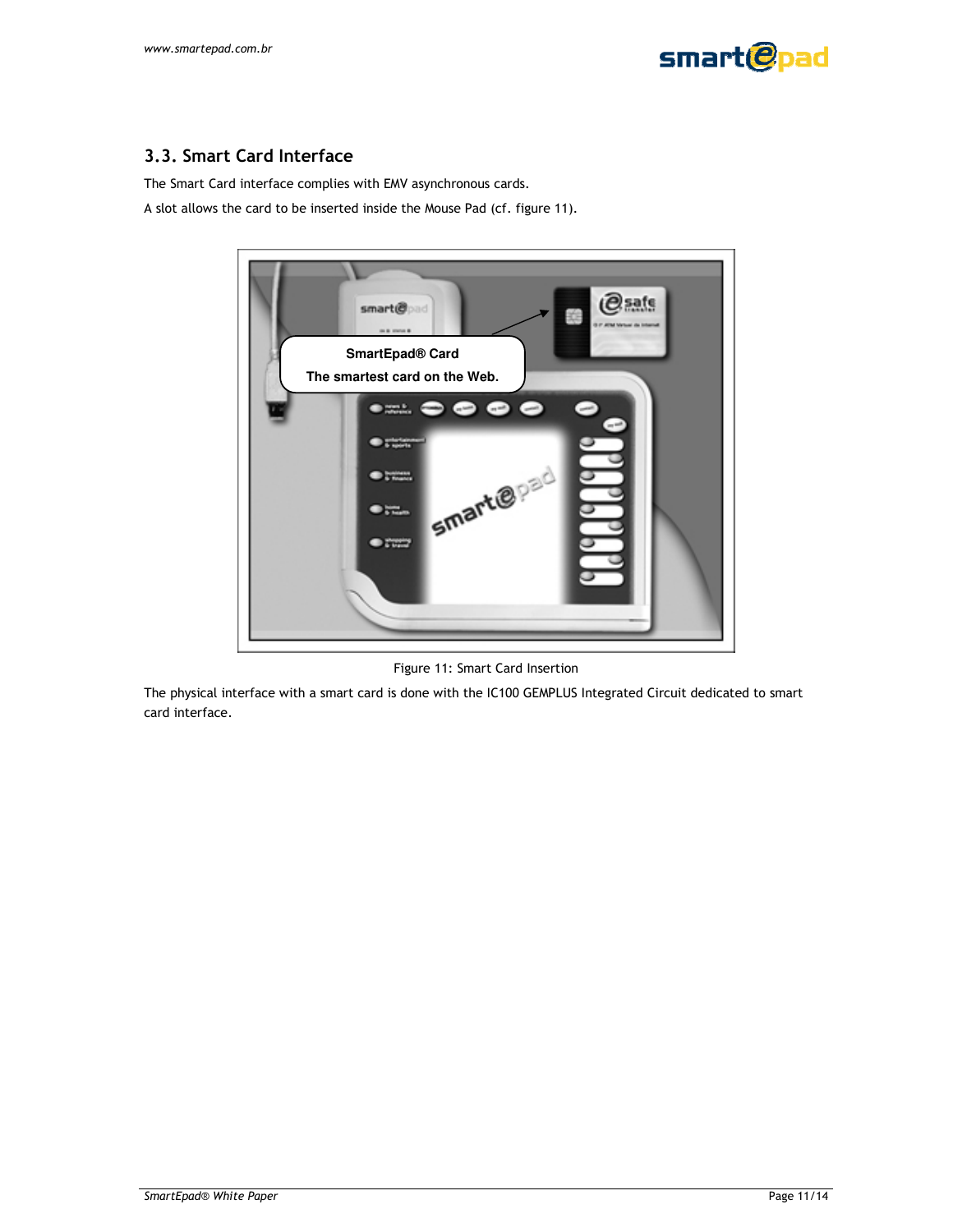

## 3.4. LED's Interface

The LED's interface is composed of 2 LED's (cf. figure 12):

- One green LED indicates that the mouse pad is recognized by the system (Host OK),  $\bullet$
- One yellow LED indicates that the inserted smart card is recognized (Device OK).  $\bullet$



Figure 12: LEDs position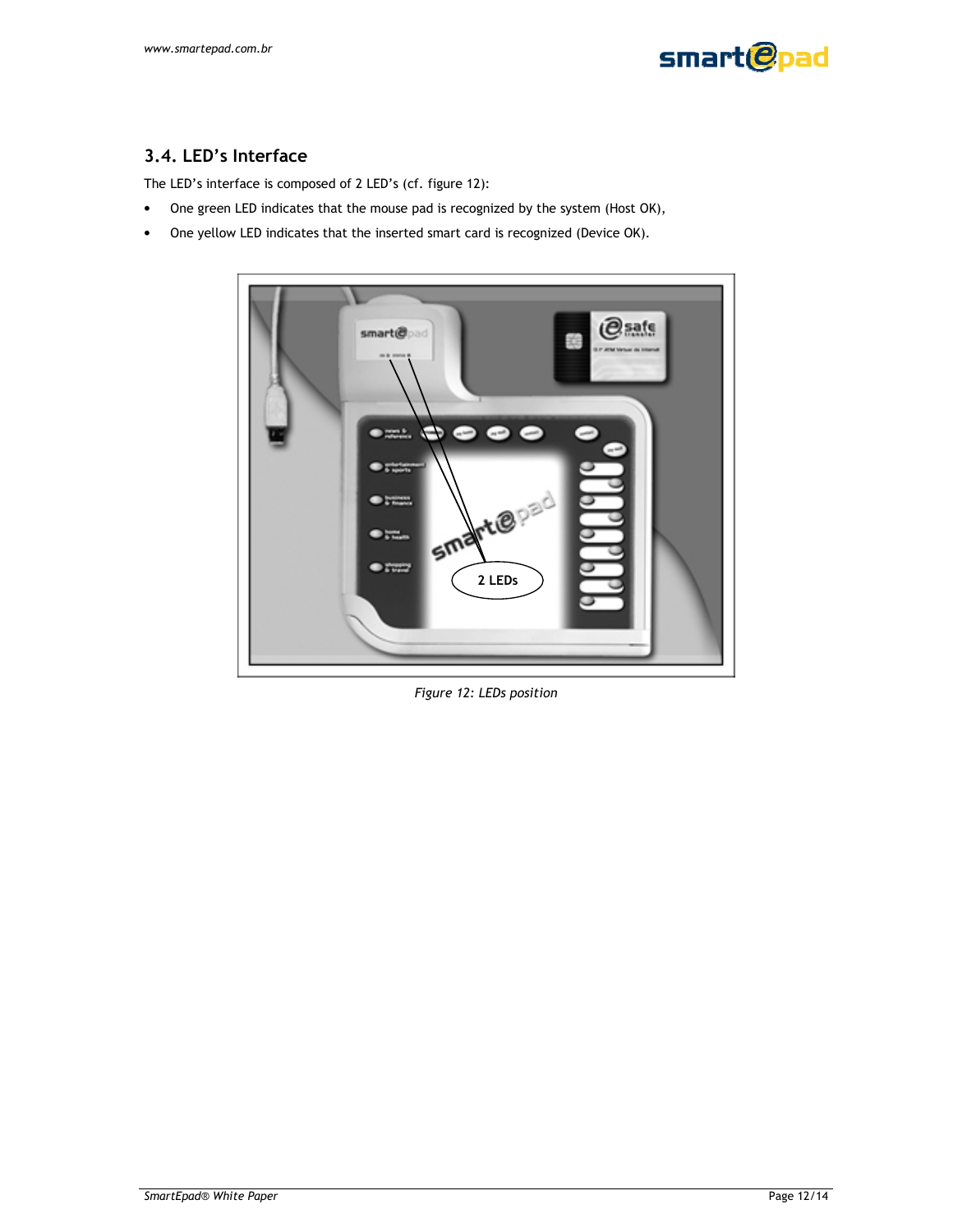

# 3.5. Template switches

This interface is able to read the 12 switches activated by the insert of the template. The value of the switches gives the insert identification (cf. figure 13).



Figure 13: Insert detection